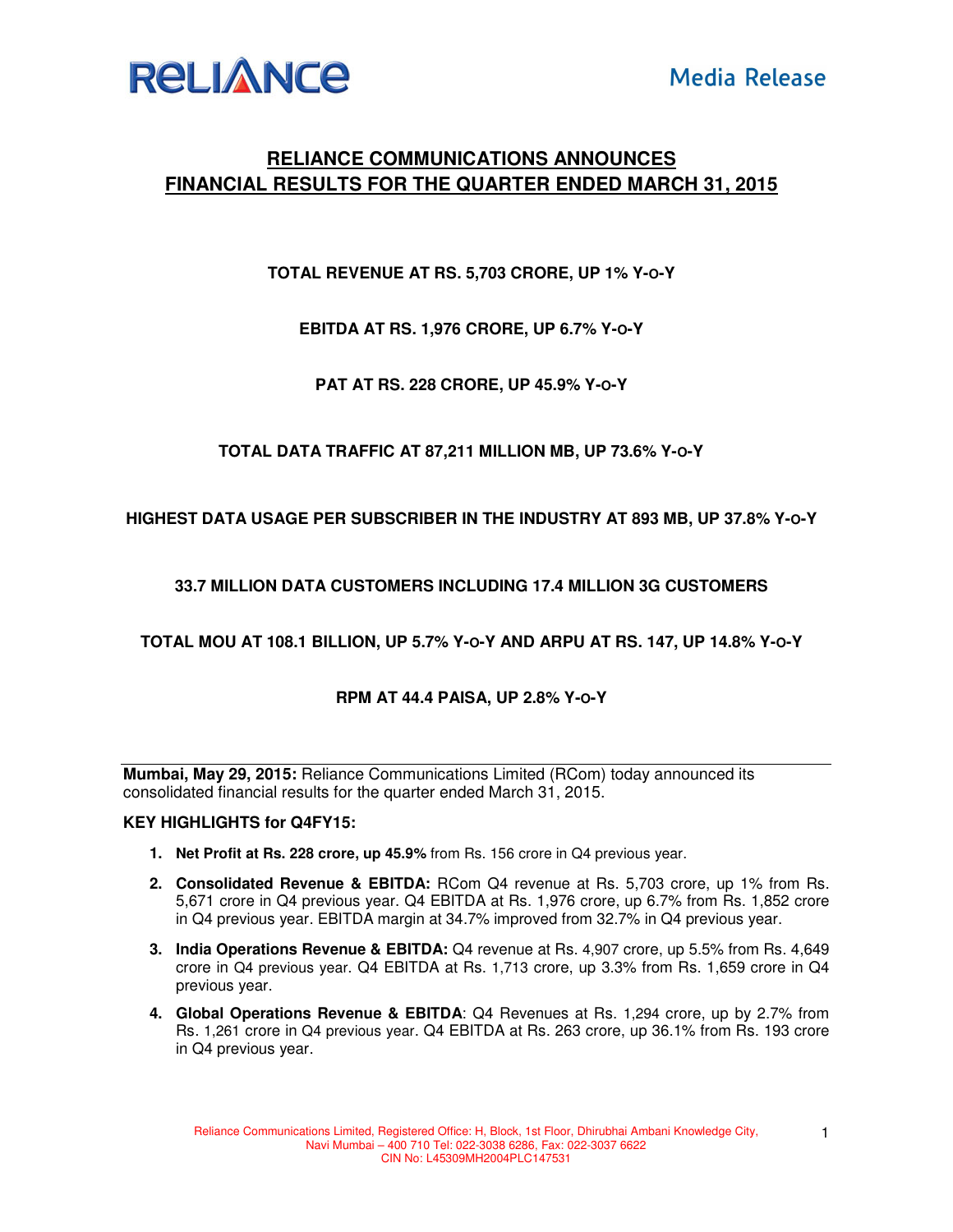

**5. RCom continues to be free cash flow positive**. RCom generated operational cash flow (EBITDA) of Rs. 1,976 crore in Q4, paid net finance charges of Rs. 666 crore and invested Rs.505 crore on capex during the quarter. It remains free cash flow (FCF) positive and this is expected to continue.

#### **6. Key Performance Indicators (KPIs):**

- **a. RPM:** RPM at 44.4 paisa, up 2.8% Y-o-Y. Voice RPM at 33.2 paisa, up 0.6% Y-o-Y
- **b. MOU:** Total MOU at 108.1 billion, up 5.7% Y-o-Y
- **c. ARPU:** ARPU at Rs.147, up 14.8% Y-o-Y
- **d. Data Customers:** The total data customer base has grown 26.2% Y-o-Y to 33.7 million including 17.4 million 3G customers in Q4.
- **e. Data Traffic:** The total data traffic at 87,211 million MB, up 73.6% Y-o-Y. The traffic has increased due to increase in data subscribers and higher data usage per customer.

### **7. Key Developments:**

- a. **RCom gets rated by two renowned global credit rating agencies:** During the quarter RCom got itself rated from two renowned global credit rating agencies, Moody's and Fitch Ratings. The Company was rated Ba3 (Stable Outlook) by Moody's and BB- (Stable Outlook) by Fitch Ratings. A stable outlook signifies that the Company is in a better position to manage its balance sheet and sustain as a long-term player in the telecommunications industry.
- b. **RCom raised USD300 million through offshore bond offering:** RCom raised USD300 million by issuing offshore bonds at 6.5% p.a. with a maturity of five-and-a-half years. The bonds were rated at the same level as Issuer ratings given by Moody's and Fitch.
- c. **RCom partnered with Twitter for the best cricketing action during Cricket World Cup:** RCom partnered with Twitter to provide its customers with the most comprehensive platform to follow the excitement and global commentary during the World Cup. By allowing its users new ways to connect and engage on Twitter and follow the six-week tournament, RCom took to drive Internet adoption and usage during this iconic event, and help drive greater recharges and create stickiness around data usage. One unique aspect of the service was that customers who did not have a Twitter account could also access cricketrelated Tweets by logging on to **www.rcom.co.in/cricket** on their mobile phones throughout the duration of this global event. Twitter access was free for RCom customers during World Cup.
- d. **Launch of World Cup Cricket Portal to drive Data Usage:** RCom customers caught all the action of the World Cup 2015 with exclusive access to a World Cup Cricket Portal. Customers could watch the matches live, download videos & wallpapers, and do much more.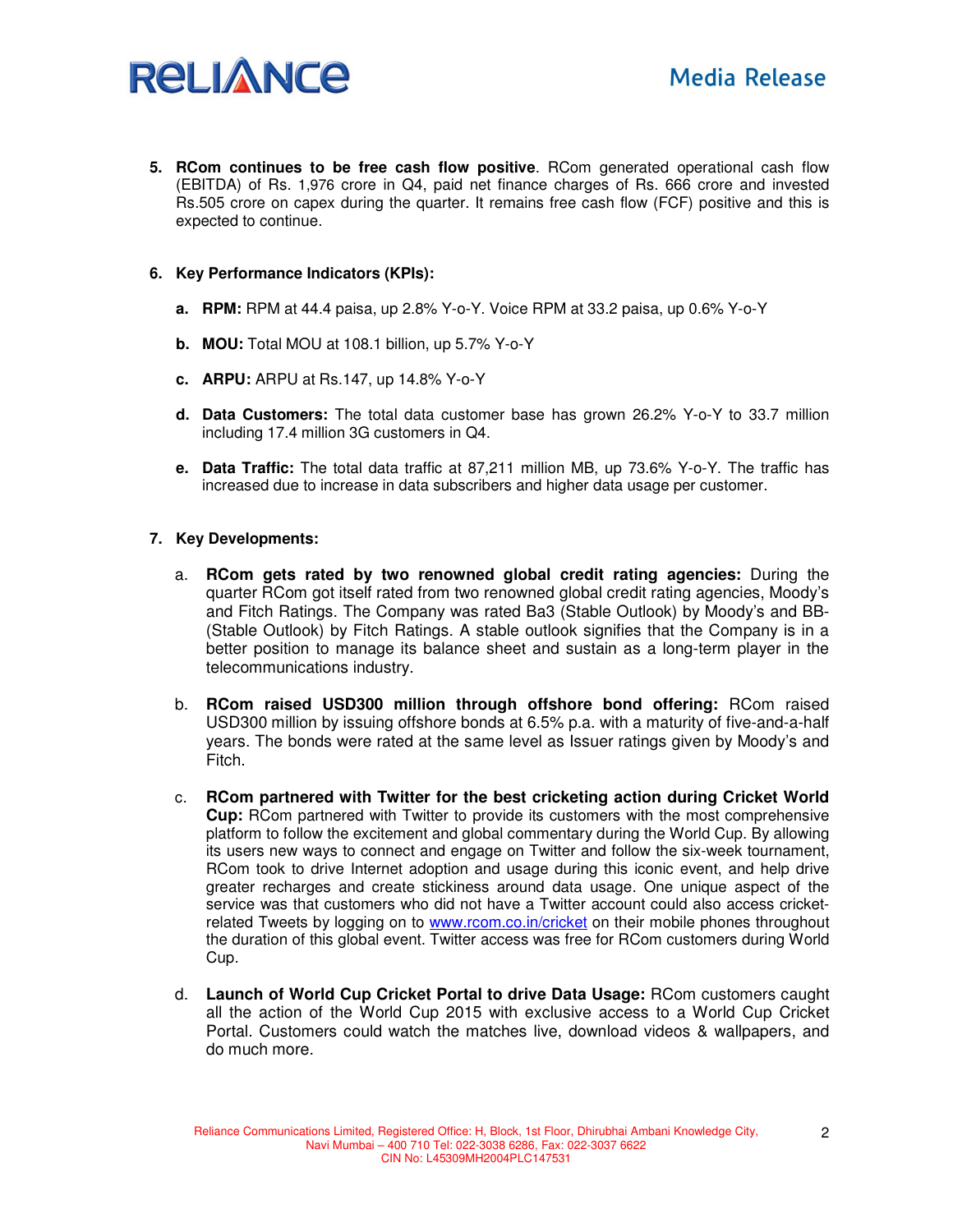

- **e. World Cup Data Recharge Promotion to drive Data Usage:** RCom customers recharging on specific data packs got 2MB extra for every run scored by the Indian team on the day of India match, accelerating recharges on specific high ARPU packs.
- f. **Exclusive partnership with DataWind to drive Internet penetration among the masses:** In an effort to address every segment of the market, RCom partnered with DataWind, makers of Akash tablets, to launch a range of Smartphones with 12 months of Unlimited Free Internet browsing on Reliance GSM network. These Smartphones come with a pre-burnt proprietary browser which compresses and accelerates the delivery of web content by factors of 10x to 30x to render a fast and rich desktop-like web experience even on traditional GPRS / EDGE 2.5G mobile networks. The offerings include; 2G Smartphone: 3.5 inch screen, Android Kit-Kat, priced at Rs.1,999 + Unlimited Free Internet browsing for 12 months, and 3G Smartphone: 4 inch screen, Android Kit-Kat, priced at very attractive Rs.2,999 + Unlimited Free Internet browsing for 12 months.
- g. **Launch partnership with Samsung Galaxy J1, to drive 3G Smartphone penetration:** RCom partnered with Samsung for launch of Galaxy J1 with the objective to acquire more data customers who are looking to upgrade into entry Smartphones. Galaxy J1 is an affordable mass-market Android Smartphone from Samsung. Reliance customers purchasing Samsung Galaxy J1 Smartphones, will get 500 MB / month.
- h. **Launch of 3G data bundling offer with 21.6 Mbps 3G Wifi Dongle from ZTE:** RCom launched a 3G data bundling offer with 21.6 Mbps Wifi Dongle (MF 70) from ZTE. Its features include 21.6 Mbps Wifi Dongle, supports 10 devices, 32GB external SD card support and plug-in to any USB power source.
- i. **Launch of Smart Fixed Wireless Phone:** Smart FWP is a Fixed Wireless Phone which can provide high data speed of 3.1Mbps, it can provide high quality voice service and SMS service, and also can be used as EVDO modem when it connects to PC or other device by USB cable, it also can provide Wi-Fi connection & connect upto 8 wifi enabled devices.
- j. **Launch of Cloud Video Surveillance solution in association with Panasonic:**  RCom launched an integrated cloud based surveillance offering (Cloud Video-Intelli Surveillance)—the first of its kind in India--in association with Panasonic. This is an end-to-end video surveillance solution with advanced analytics for the Enterprise segment. Combining Panasonic's global domain expertise in surveillance cameras and video analytics with Reliance's countrywide network and data center infrastructure, Cloud Video Intelli-Surveillance is designed as an integrated solution to bring advanced surveillance within easy reach of Enterprises across the country.
- k. **Partnership for enhancing Cloud portfolio:** In continuation of the RCom's efforts to enhance its Cloud services portfolio, the Company, through its subsidiary Reliance IDC Ltd., entered into an agreement with HITACHI for Data Storage and associated services.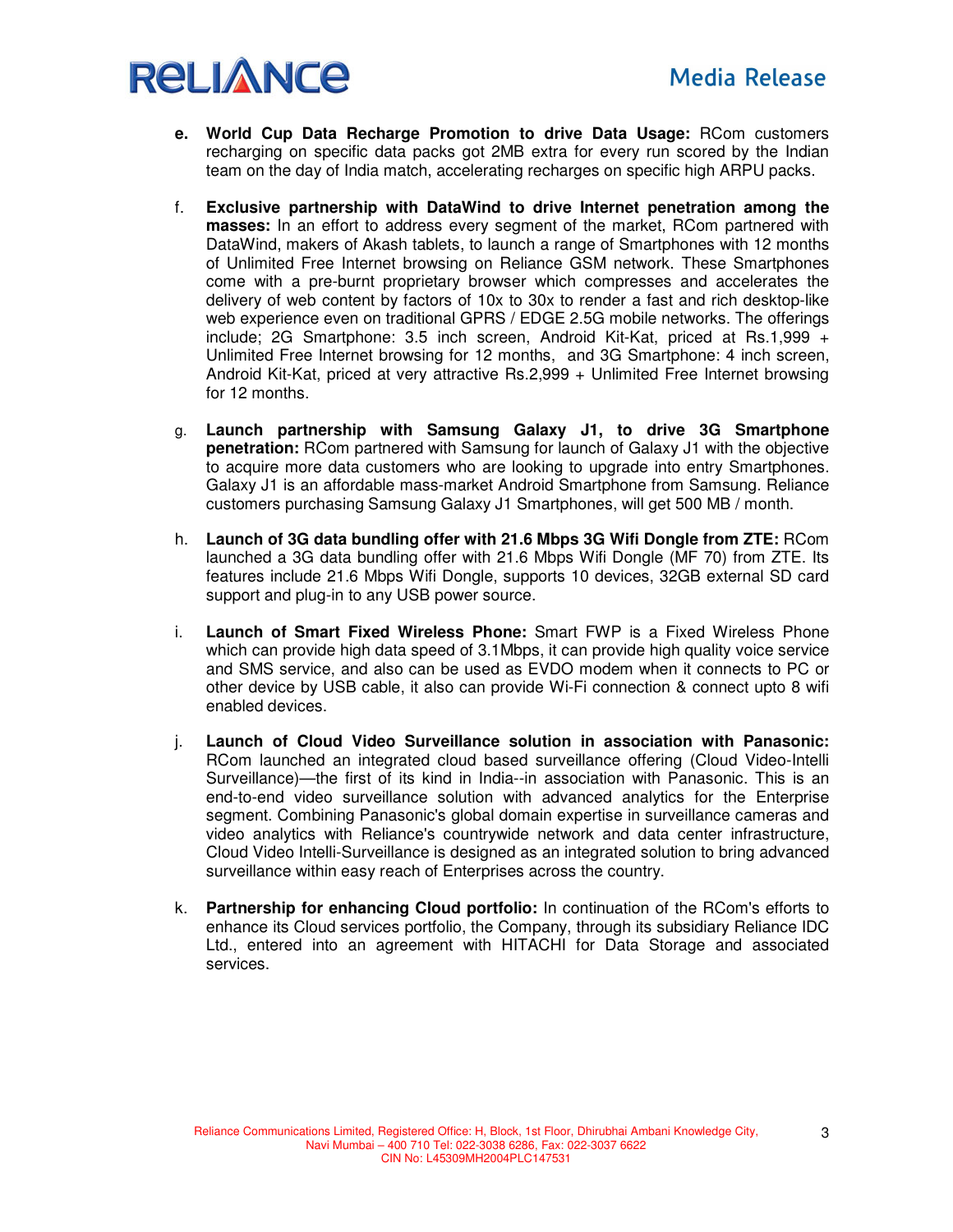

- **8. Major Rewards & Recognition during the quarter:**
- **AC Nielson's Corporate Image Monitor (CIM) RCom in Top 10:** Reliance Communications was among the top 10 most reputed companies in India according to the Nielsen CIM 2014-15 survey. Some of the parameters for the study included transparency, trust, demonstration of vision and leadership, perceptions of Company product and services, financial performance, workplace environment.
- **Economic Times India's Most Exciting Brands Reliance in Top 14:** Reliance ranked 14th among the top 20 most exciting brands 2015 according to Nielsen's survey exclusively for Brand Equity shows. The survey provides a great insight into the brands and categories that youth (teens and twenty+) find exciting.
- **Telecom Leadership Award 2015:** RCom was awarded Telecom Leadership Award 2015 CIO of the Year award from CyberMedia (Voice&Data) Group. The award was given in acknowledgement for being a Catalyst of Change, Out-of-box Solutions, contribution in International Telco landscape and Innovative Strategies in managing with agility Premier Telco's IT.

## **About Reliance Communications**

Reliance Communications Limited founded by the late Shri Dhirubhai H Ambani (1932-2002) is the flagship company of the Reliance Group. The Reliance Group had a net worth in excess of Rs. 91,500 crore (US\$ 15.3 billion), cash flows of Rs. 10,200 crore (US\$ 1.7 billion), net profit of Rs. 4,700 crore (US\$ 0.8 billion).

Reliance Communications is India's foremost and truly integrated telecommunications service provider. The Company has a customer base of over 118 million including over 2.6 million individual overseas retail customers. Reliance Communications corporate clientele includes over 39,000 Indian and multinational corporations including small and medium enterprises and over 290 global, regional and domestic carriers.

Reliance Communications has established a pan-India, next generation, integrated (wireless and wireline), convergent (voice, data and video) digital network that is capable of supporting best-of-class services spanning the entire communications value chain, covering over 21,000 cities and towns and over 400,000 villages. Reliance Communications owns and operates the world's largest next generation IP enabled connectivity infrastructure, comprising over 280,000 kilometers of fibre optic cable systems in India, USA, Europe, Middle East and the Asia-Pacific region.